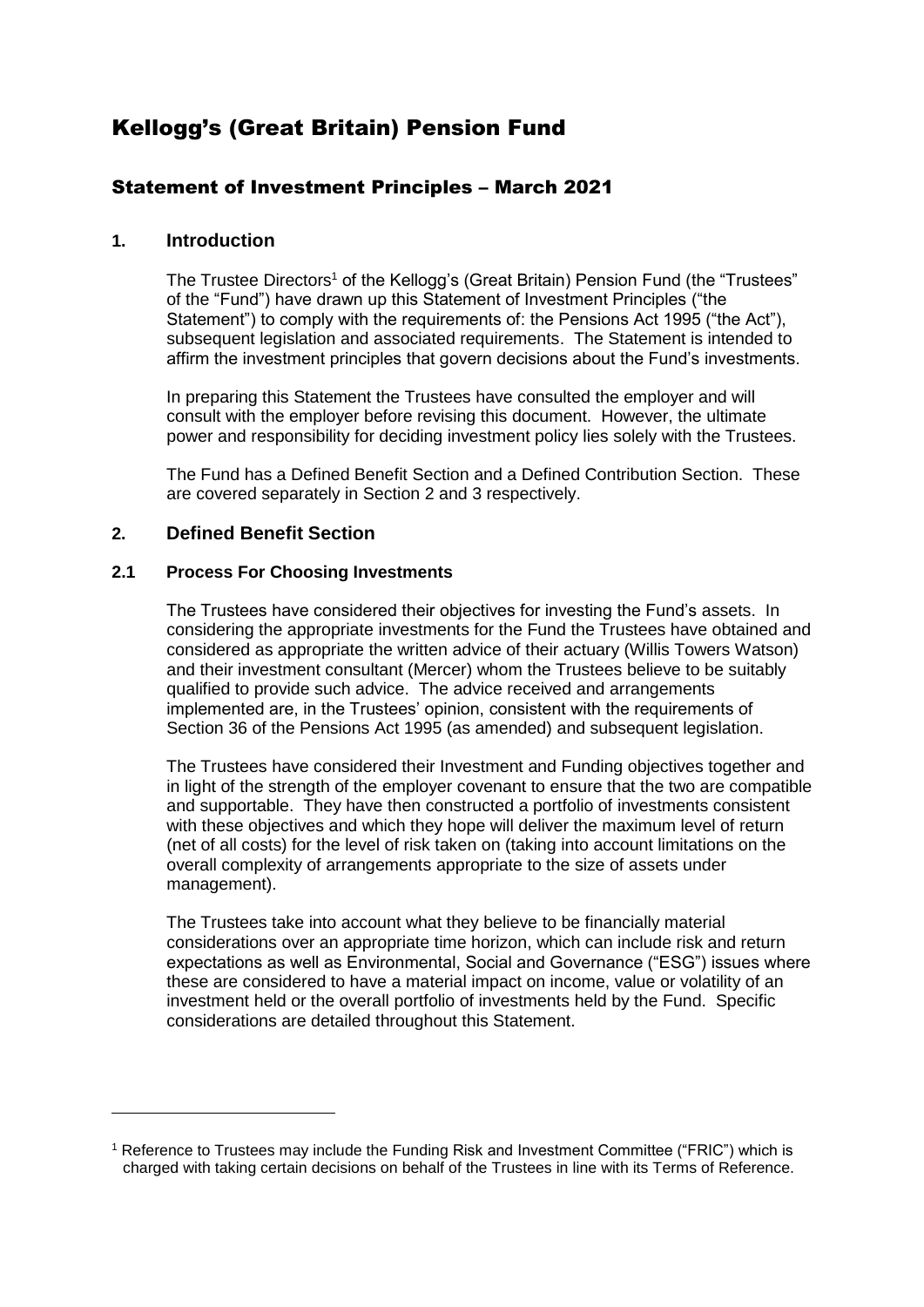# **2.2 Investment Objectives**

The objectives set out here, and the risks and other factors referenced in this Section, are those that the Trustees determine to be financially material considerations in relation to the Fund.

The Trustees have agreed a number of objectives to help guide them in their strategic management of the assets and control of the various risks to which the Fund is exposed. The Trustees' primary objectives are as follows:

- To ensure that the Fund holds sufficient assets to meet the liabilities of the Fund as they fall due, when combined with any contributions paid in by the Company;
- Consistent with the above, to invest the assets in such a way as to achieve or exceed the level of return assumed by the Scheme Actuary while ensuring suitable liquidity and limiting expected variability in the funding position to a level that is no higher than is necessary to achieve the level of return targeted and does not put at risk the ability to meet the above objective.

The Trustees, in consultation with the employer, will consider a number of options for seeking to reduce risk within the Fund. This includes considering transferring liabilities to an insurance company when funding levels and costs allow (taking into consideration the attractiveness of insurance company rates and good outcomes for members) in order to safeguard members' benefits.

The Trustees recognise this ultimately means investing in a portfolio of bonds and / or insurance policies, but believe that at the current time some investment in equities and other growth assets is justified to target enhanced return expectations and thereby target funding level improvements. The Trustees recognise that this introduces investment risk and these risks are discussed in this Statement.

In pursuit of the above, the Trustees aim to achieve a full funding position on a lowrisk actuarial basis (gilts +0.50% p.a.) over the medium term and will consider reducing risk as the funding position relative to this basis improves.

Given the nature of the liabilities, the investment time horizon of the Fund is potentially long term. However, opportunities to transfer liabilities (fully or partially) to an insurance company (e.g. through the purchase of bulk annuities with an insurance company) may shorten the Fund's investment horizon significantly.

### **2.3 Risk Management and Measurement**

There are various risks to which any pension scheme is exposed, which the Trustees believe may be financially material to the Fund. The Trustees' policy on risk management over the Fund's anticipated lifetime is set out below.

The Trustees recognise that whilst increasing risk may increase potential returns over a long period, it also increases the risk of a shortfall in returns relative to that required to cover the Fund's accrued liabilities. The Trustees have taken advice on the matter and (in light of the objectives noted previously) considered carefully the implications of adopting different levels of risk.

The primary investment risk upon which the Trustees have focused is a deterioration in the value of assets relative to the value of the liabilities, as assessed on the Trustees' funding basis, beyond the level that the Sponsor is willing or able to rectify through additional payments.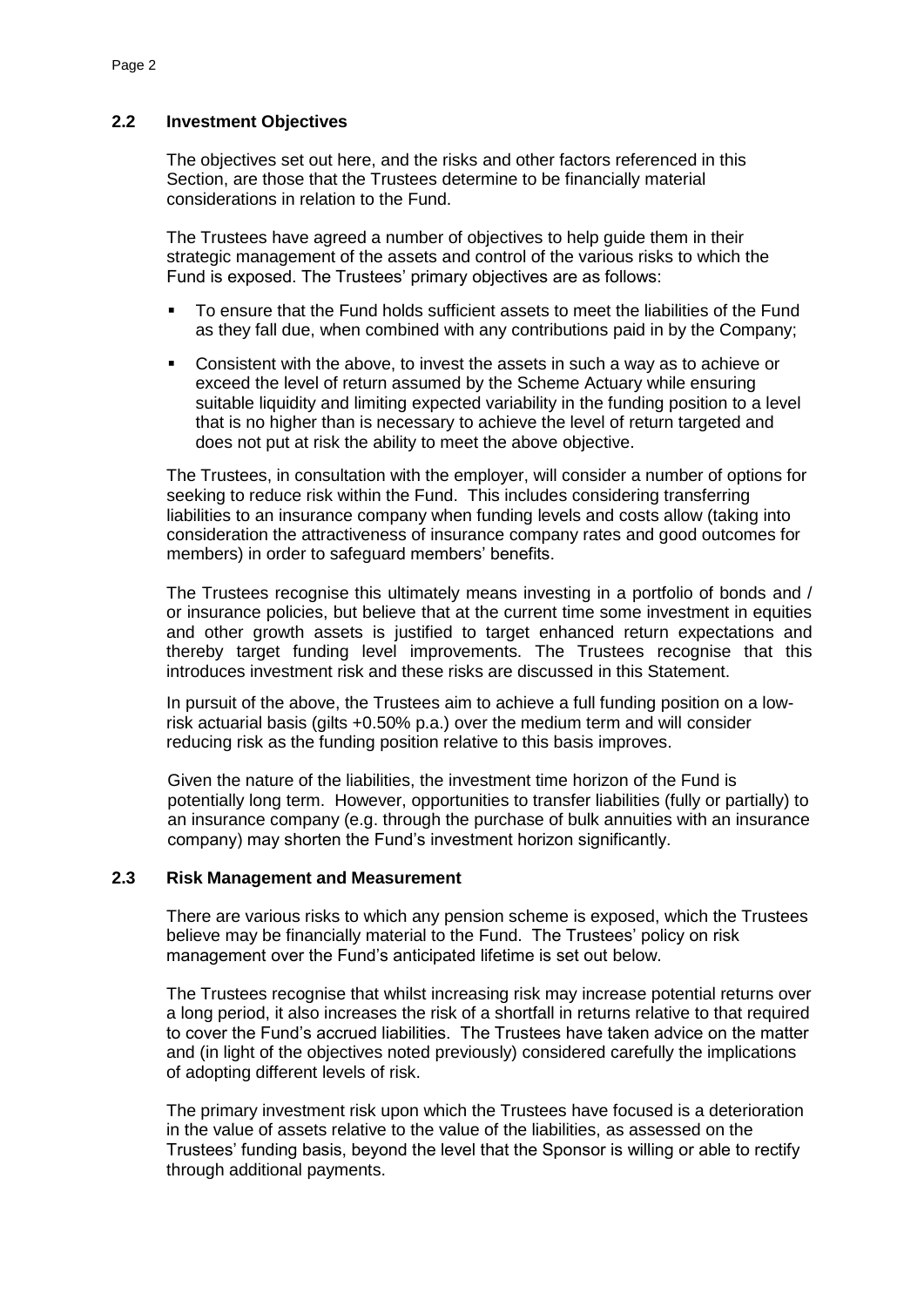The Trustees have established an investment policy designed to manage this risk, without damaging the Fund's long term return prospects. Their approach is set out in more detail in 2.4 and 2.5.

The Trustees recognise the following additional risks over the time horizon consistent with the Trustees' investment objectives and take the following steps to manage risk:

- Risks may arise from the lack of diversification of investments. Subject to managing the risk from a mismatch of assets and liabilities, the Trustees aim to ensure the asset allocation policy in place results in an adequately diversified portfolio. Recognising the need to diversify, investment exposure is obtained predominately via pooled vehicles, given the size of assets within any one mandate.
- Investment in foreign markets may introduce currency risk which is managed through the total allocation to these markets. The Trustees may also employ currency hedging.
- **Investment in derivatives introduces specific risks that are additional to the risks** presented from investing in the equivalent physical asset. These include:
	- o basis risk (the risk that the index invested in does not match the index of the physical asset that the derivative has replaced);
	- o roll risk (the risk that the terms available when the derivative is taken out are not available when the contract expires and is replaced);
	- o recapitalisation risk (the risk that adverse price movements require payment of capital in order to maintain the position);
	- $\circ$  collateral and counterparty risk (the risk that the party with whom the Fund has contracted defaults and that any collateral is insufficient to make good any resulting loss);
- **These risks are mitigated through the specific arrangements that are** implemented so that the likelihood of the risks is low and/or the impact of them is low.
- The documents governing the manager appointments include a number of guidelines which, among other things, are designed to ensure that only suitable investments are held by the Fund.
- The Fund has invested in a bulk annuity policy whereby, in return for the payment of an insurance premium, an insurer assumes responsibility for a portion of the Fund's liabilities. The insurer is exposed to the underlying investment and longevity risk. The Fund is however subject to credit risk in relation to the solvency of the insurer. This risk is mitigated by extensive capital requirements enforced within the insurance regulatory environment. The Trustees have further mitigated this risk through careful choice of insurer and contract terms. The Trustees recognise that the investment in the bulk annuity contract is illiquid.
- Environmental, Social and Corporate Governance (ESG) issues, including climate change, may have a financially material impact on the return of the Fund's assets. The management of ESG related risks is delegated to investment managers, with oversight from the Trustees. Section 6 sets out the Trustees' policies in this regard.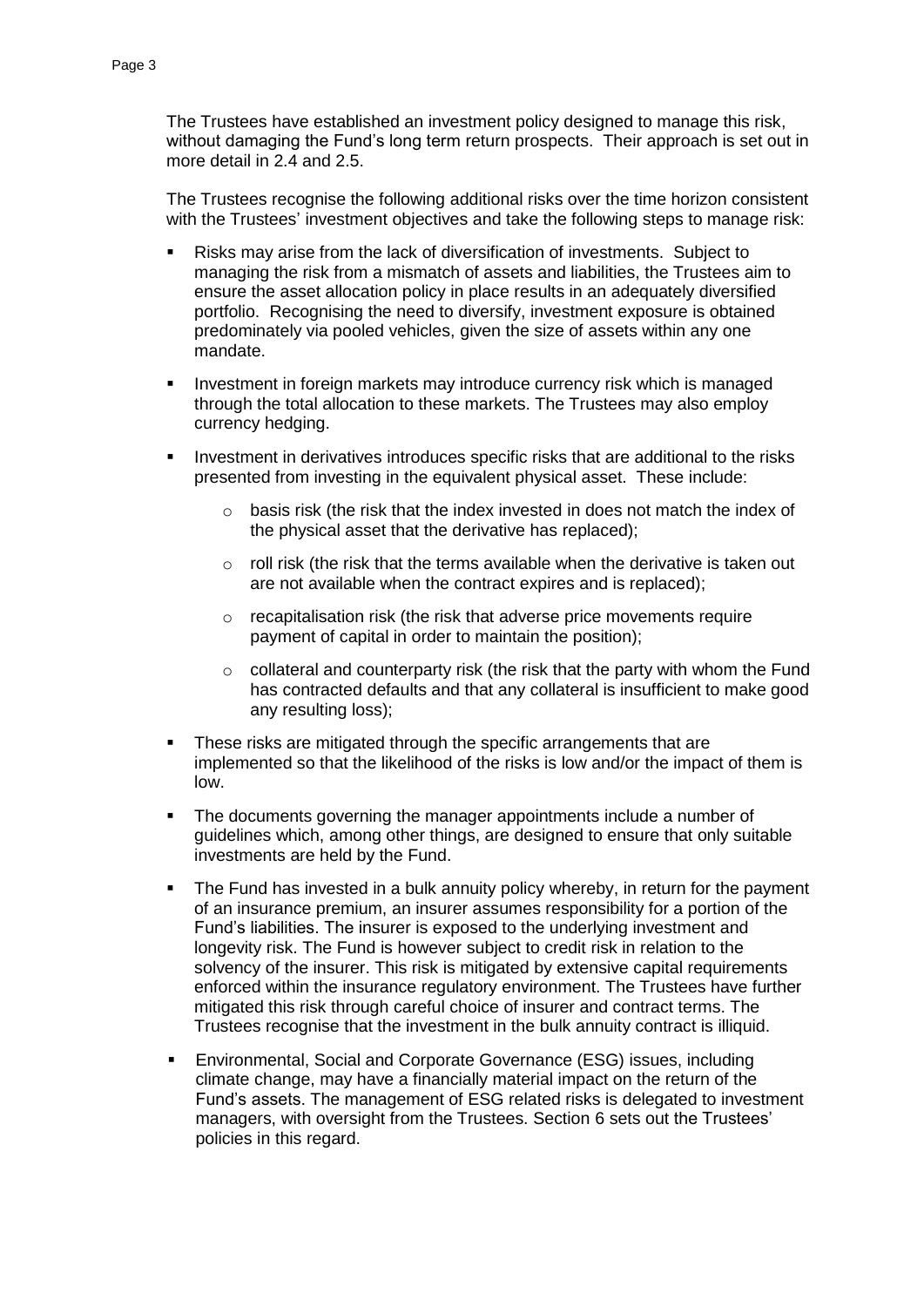- Arrangements are in place to monitor the Fund's investments to help the Trustees check that nothing has occurred that would bring into question the continuing suitability of the current investments. The Trustees (via the FRIC) meet periodically with the Fund's active managers and receive regular reports from all the investment managers and Mercer.
- The safe custody of the Fund's assets is delegated to professional custodians (either directly or via the use of pooled vehicles).

The Trustees have considered this policy and these risks when setting the investment strategy set out in 2.5 and review the appropriateness of this strategy on a regular basis taking into account funding and covenant considerations. Should there be a material change in the Fund's circumstances, the Trustees will review whether and to what extent the investment arrangements should be altered, in particular whether the current risk profile remains appropriate.

# **2.4 Portfolio Construction**

The Trustees have adopted the following principles within the investment manager arrangements, subject to the overriding constraint that at the total Fund level the expected level of risk does not exceed the Trustees' tolerance taking into account the employer covenant and subject to the Trust Deed & Rules:

- There is a role for both active and passive management. **Passive management**  involves employing investment managers to deliver a return equal to a chosen benchmark appropriate to the asset class held. **Active management** involves employing investment managers who aim to outperform a benchmark but with a risk that they will underperform. By employing both the Trustees aim to take advantage of active management where they believe it is likely to lead to outperformance net of fees or superior absolute risk control, while using passive management in other areas or alongside active management to control overall manager risk and to manage overall fee levels.
- Choice of active managers will also take into account the Trustees' view on the absolute levels of return that the managers may be expected to generate (for example, whether they are likely to afford better protection in falling markets).
- **Decisions on segregated vs pooled** investments will be taken based on the particular circumstances, including the ability to achieve adequate diversification, available vehicle, investment restrictions contained in pooled funds, the need for and availability of an independent custodian, ease of administration and portability of underlying investments.
- **Specialist managers** are in general preferred over generalists because of the potential to access a higher level of expertise.
- At the total Fund level investments should be broadly **diversified** to ensure there is not a concentration of exposure to any one issuer, to the extent that this is not protected (e.g. by collateral). This restriction does not apply to investment in UK Government debt. Appropriate diversification between markets will also be ensured through asset allocation policy and choice of individual managers.
- The amount invested in highly **concentrated portfolios** will take into account the level of risk this represents taking into account the Fund's assets overall.
- The amount invested in **illiquid investments**, such as property, pooled property funds, unlisted investments or hedge funds, will take into account the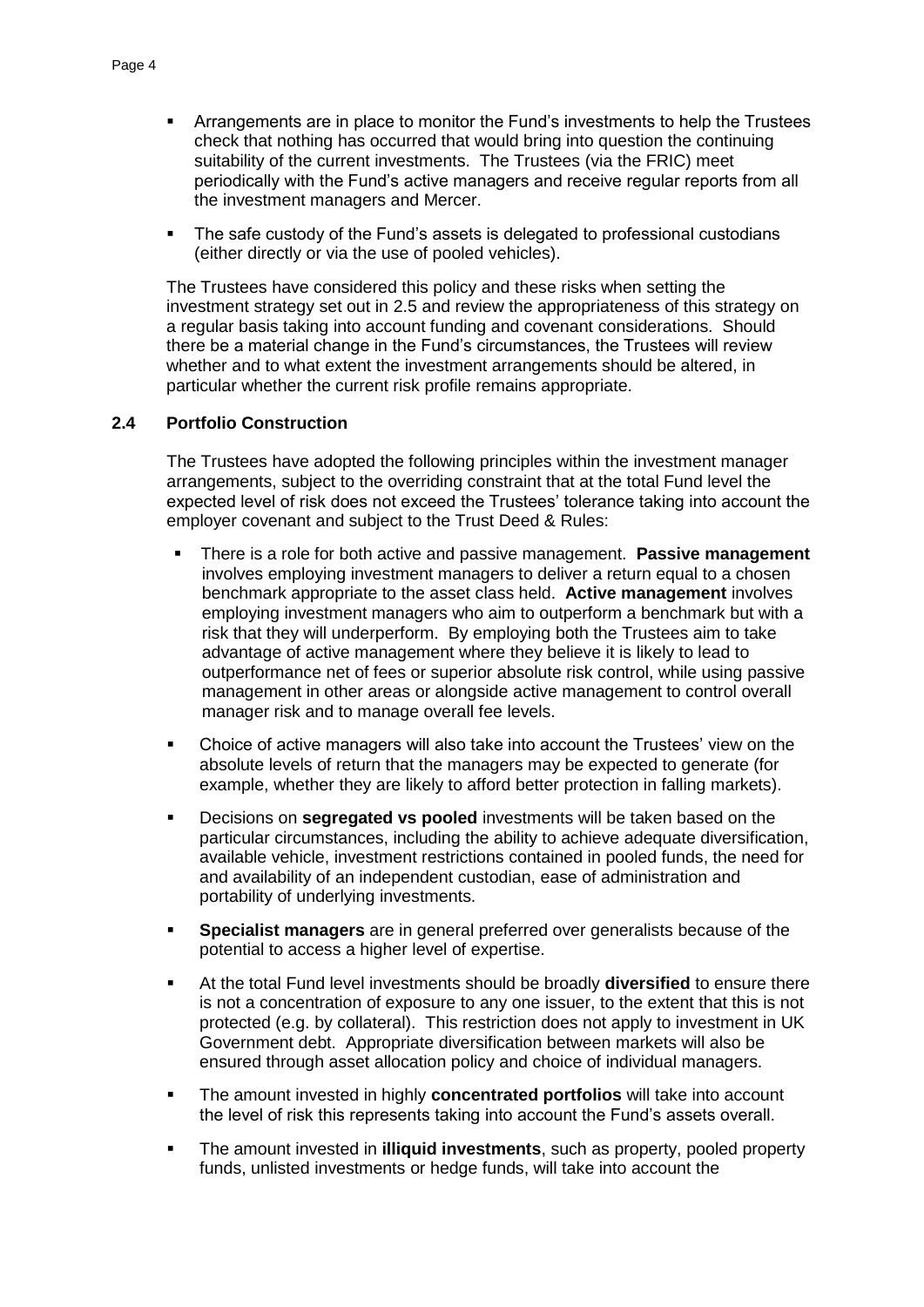implications of not being able to readily liquidate a proportion of the Fund's investment in the operation of the Fund.

- Investment in **derivatives** is permitted directly or within pooled funds for risk reduction purposes or to facilitate efficient portfolio management.
- Investment may be made in securities that are not traded on **regulated markets**. Recognising the risks (in particular liquidity and counterparty exposure) such investments will normally only be made with the purpose of reducing risk or to facilitate efficient portfolio management. In any event the Trustees will ensure that the assets of the Fund are predominantly invested on regulated markets.
- The Trustees will not invest directly in the **Fund sponsor** or associated companies, but acknowledge that indirect investment is possible as a result of the investment policies of the Fund's pooled investment managers. The Trustees will invest in such a way that indirect exposure will not exceed 5% of total assets.
- **Borrowing** is not permitted except to cover short term liquidity requirements.

# **2.5 Investment Strategy**

The Trustees have put in place, based on written advice, an investment strategy that is consistent with the Trustees' funding and investment objectives. The investment strategy has the following overall key components:

- A liability "matching" portfolio composed of direct exposure to high quality corporate bonds, geared exposure to gilt and gilt type instruments ("LDI"), and cash, whose aim is to provide a pro rata match for a proportion of the Fund's liabilities measured in terms of sensitivity to changes in long term interest rate and inflation expectations. This portfolio also includes the Fund's bulk annuity policy.
- A diversified "return seeking" portfolio of assets whose aim is to deliver excess returns relative to a low risk approach including an equity call option strategy diversified by region, whose aim is to:
	- o Provide additional upside exposure to developed equity markets
	- o Limit downside losses to the value of the premium paid for the options at the outset
	- o Free up capital compared with the capital that would be required to achieve the same market exposure through physical markets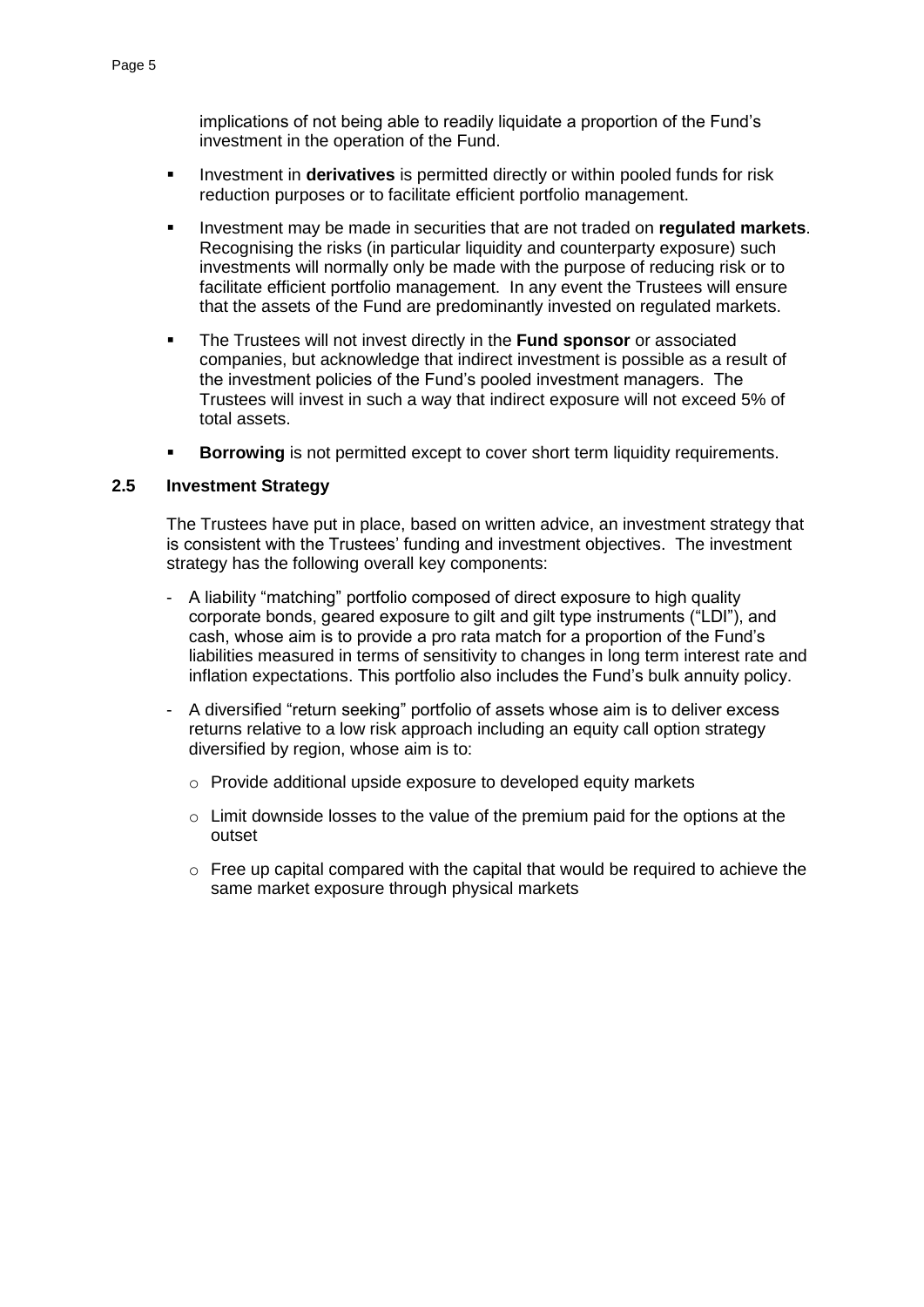Asset Class **Target Allocation % Matching 71.5** Investment Grade Credit 11.5 Gilts/LDI/Cash (including asset backed securities within collateral pool) 40.0 Buy-in 20.0 **Return Seeking 28.5** Equities (Listed) 3.5 Low Volatility Equity **6.0** November 2012 12:30 November 2013 Multi-Asset Credit 10.0 Equity Call Option 5.0^ Property 5.0

The investment strategy summarised below represents the benchmark strategic asset allocation.

| <b>Total</b>                                            | 100.0                                                                                                              |
|---------------------------------------------------------|--------------------------------------------------------------------------------------------------------------------|
|                                                         | ^actual exposure will be determined based on the amount necessary in order to achieve a level of notional exposure |
| that is consistent with overall risk and return targets |                                                                                                                    |

The Fund has a target liability hedge ratio of 85% of liabilities on a gilts + 0.5% p.a. basis. This target liability hedge ratio is expressed and maintained by the liability hedging manager based on the invested assets and uninsured liabilities only, i.e., excluding the impact of the bulk annuity policy. The overall liability hedge level is expected to be higher than this once the bulk annuity policy is allowed for, but as this portfolio is valued typically annually, it is excluded from the target for practical purposes in order to ensure that the target level can be implemented effectively by the liability hedging manager.

Actual percentage allocations may vary over time particularly in response to market movements and will be monitored relative to the strategic asset allocation.

The Trustees use a one year one-in-twenty Value at Risk measure when considering investment strategy.

#### **2.6 Expected Return**

The return earned on the Fund's investments is dependent on the markets in which the Fund invests and the proportions held in them and the ability of the fund managers to generate a higher return. Of prime importance is the level of return relative to the return that can be obtained from investing in a portfolio of gilts structured to meet the Fund's liabilities.

The Trustees are confident that the excess return above gilts expected to be achieved on the Fund's assets is in excess of the return assumed in determining the Fund's technical provisions, which is reducing towards gilts + 0.5% p.a. They are also aware that this does not guarantee that this return will be achieved in practice, particularly in the short term.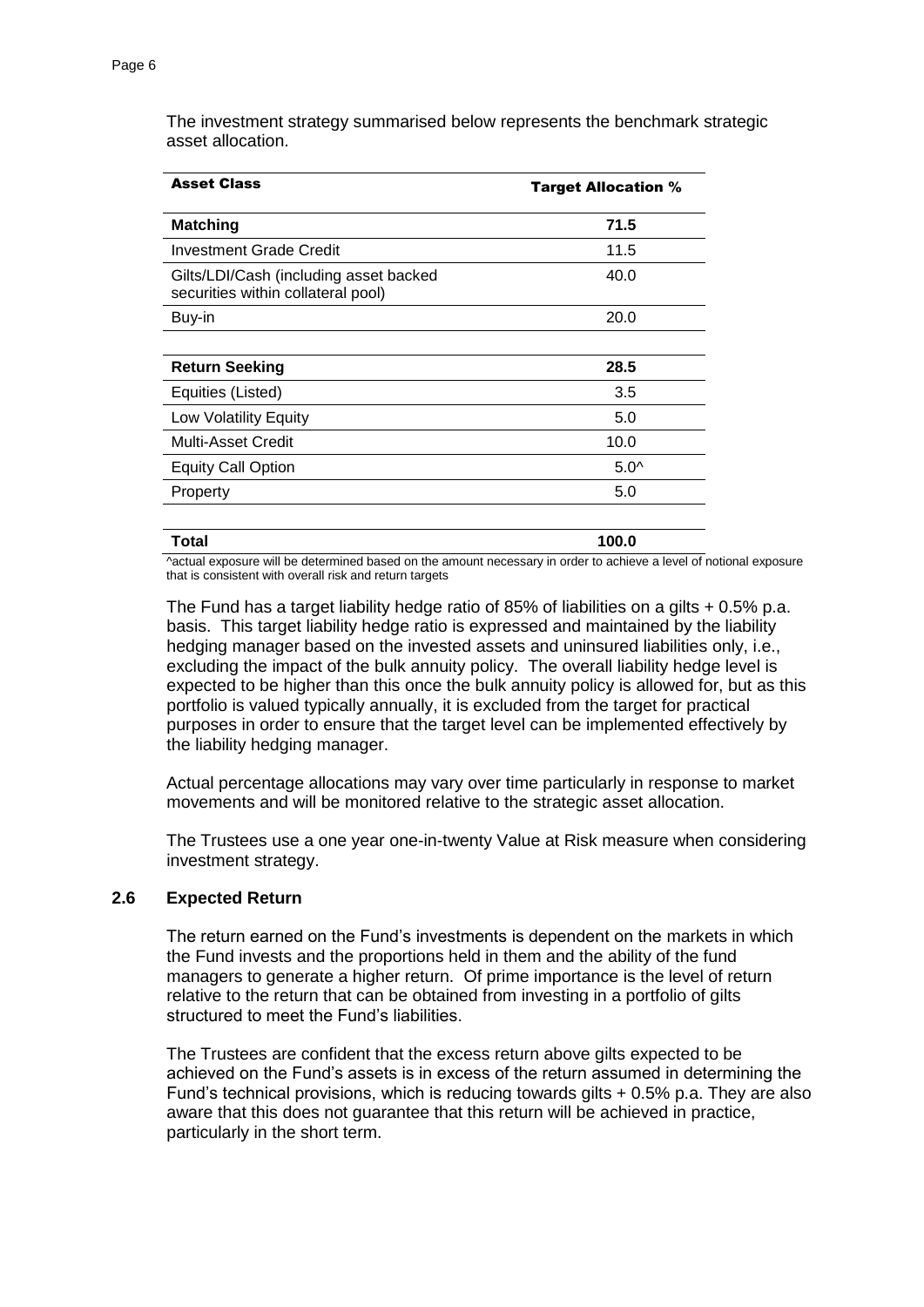# **2.7 Selection, Retention and Realisation of Investments**

The Trustees have implemented a policy to manage the Fund's net cash in/out flow within the defined benefit section, details of which are contained in the following sections. The selection, retention and realisation of assets is carried out in a way consistent with maintaining the Fund's overall strategic allocation and consistent with the overall principles set out in this Statement. Segregated investment managers have discretion over the realisation of investments to meet cash calls, and in considerations relating to the liquidity of those investments subject to the relevant appointment documentation. The liquidity of pooled funds and realisation of cash from pooled funds is subject to the relevant managers' prospectuses and dealing dates.

In addition the Trustees monitor the allocation between the appointed managers and between asset classes and will rebalance if necessary (or may delegate this to individual investment managers).

# **2.8 Day-to-Day Management of the Assets**

The Trustees have agreed to delegate the day-to-day management of the invested assets of the Defined Benefit section (excluding the bulk annuity policy and additional voluntary contribution (AVC) assets) to the following investment managers:

- Arrowgrass Capital Partners LLP ("Arrowgrass"): multi-strategy hedge fund (temporary holding expected to be fully realised by 2022;
- Baillie Gifford & Company Limited ("Baillie Gifford"): active global equities;
- Veritas Asset Management LLP ("Veritas"): active low volatility global equities;
- BlueBay Asset Management LLP ("BlueBay"): multi-asset credit fund;
- Legal & General Investment Management Limited ("L&G"): investment grade credit;
- Insight Investment Management (Global) Limited ("Insight"): liability driven investments ("LDI") including collateral , equity call options and cash (liquidity);
- Mackay Shields UK LLP ("Mackay Shields"): multi-asset credit fund;
- Aberdeen Standard Investments ("Aberdeen Standard"): HLV property;
- Columbia Threadneedle Investments ("Columbia Threadneedle"): UK property.

The managers will, through the monthly assessment of asset allocation, be subject to periodic monitoring of their allocations. If allocations are outside a specific tolerance the Trustees will consider whether to take action, recognising the practical limitations of taking action on illiquid assets.

# **2.9 Investment/Disinvestment Policy**

Disinvestments will be sourced from Insight in their capacity as LDI manager unless otherwise decided after taking advice. In particular disinvestments may be taken from other asset classes in order to ensure the Fund's actual asset allocation remains close to target.

Investments will be made depending on advice required taking into account actual allocations relative to target allocations.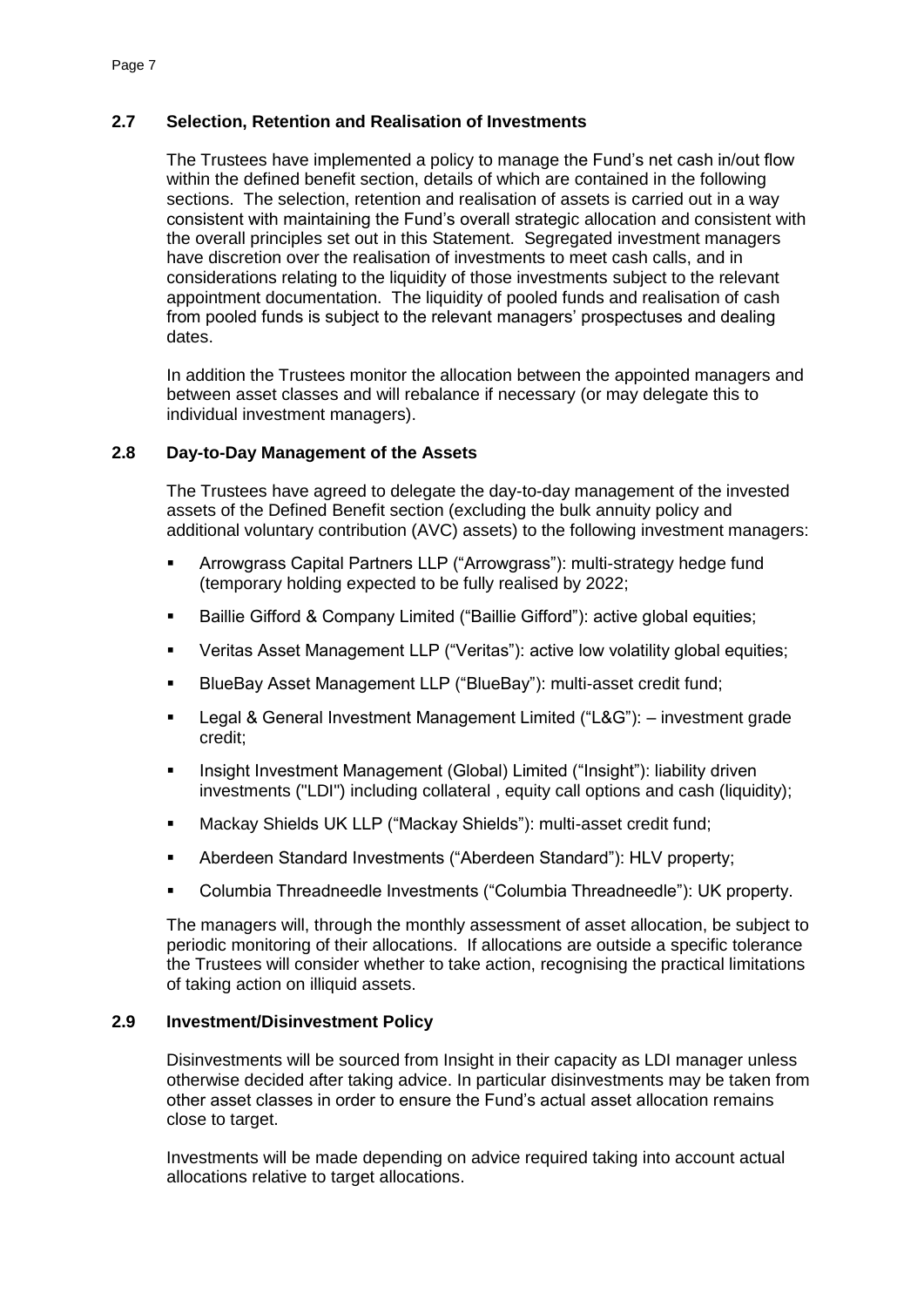# **3. Defined Contribution Section**

### **3.1 Process For Choosing Investments**

The Trustees have considered the characteristics of a range of members and their associated investment needs when choosing which types of investment to make available. The range of funds offered include those which offer the prospect of growth which exceeds the rate of inflation in the long term ("growth funds"), as well as funds that provide greater protection against changes in the cost of securing retirement benefits or volatile nominal market values ("defensive funds").

The Trustees take into account what they believe to be financially material considerations over an appropriate time horizon, which can include risk and return expectations as well as Environmental, Social and Governance ("ESG") issues where these are considered to have a material impact on income, value or volatility of an investment held or the overall portfolio of investments held by the Fund. Specific considerations are detailed throughout this Statement.

# **3.2 Investment Objectives**

The Trustees' principal objective is to offer members reasonable choice over how contributions are invested on their behalf so that they can tailor their choice to suit their own objectives and personal circumstances. Specifically, the Trustees have chosen a range of funds designed to enable members to achieve the following individual investment objectives:

- Positive long-term real rates of return
- Increasing protection for members' accumulated assets in the years approaching retirement against:
	- a. Sudden (downward) volatility in the capital value;
	- b. Fluctuations in the cost of taking retirement benefits in the member's chosen form.

The Trustees also provide members with a default investment option for those who do not wish to implement their own investment strategy.

#### **3.3 Risk Management and Measurement**

The Trustees have considered risk from a number of perspectives over the Fund's anticipated lifetime. The Trustees believe that the appropriate time horizon within which to assess these considerations should be viewed at the member level. This will be dependent on the member's age and when they expect to take their benefits from the Fund.

In considering the range of funds to offer to members, the Trustees acknowledge that the investment time horizon of each individual member is different and will be dependent on their current age and when they expect to retire.

In designing the target date fund strategies, the Trustees have taken the proximity to the target retirement date into account, and the associated financially material risks over the time horizon of these strategies.

The Trustees recognise the following risks in relation to the DC section and take the following steps to manage them: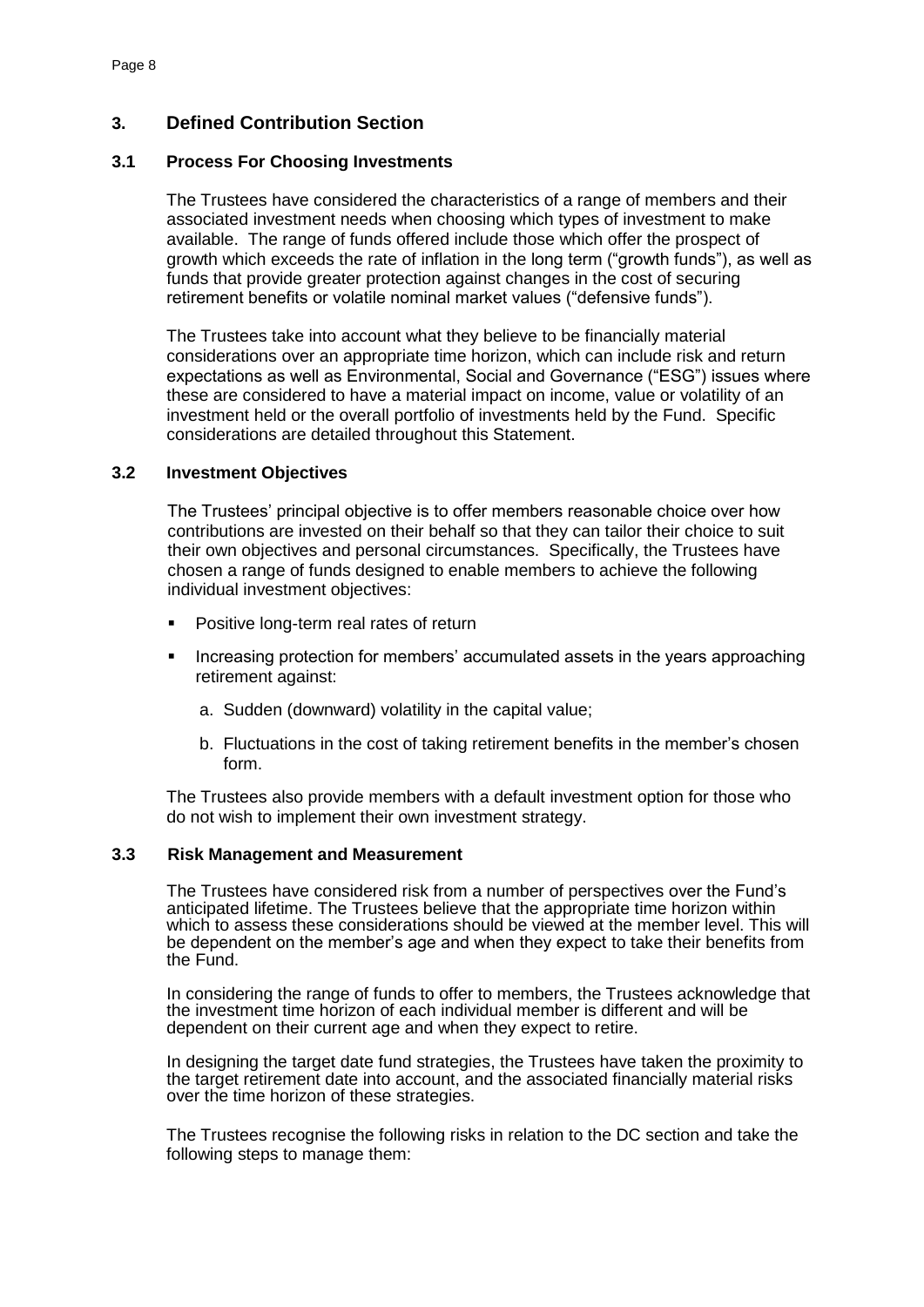**Market risk** – the risk that the markets in which the funds invest perform poorly such that the investment objectives are not met. This risk includes inflation, currency, credit and other price risks.

The Trustees manage this risk principally through offering members sufficient choice of investment vehicles, across the risk and return spectrum, to manage their own risks. The Trustees carry out periodic reviews of the overall range of funds with the assistance of their investment consultant and conduct regular assessment of the performance and performance prospects of each fund relative to its performance target.

 **Manager risk** – the risk that the individual fund managers perform poorly relative to the markets in which they invest, or their performance prospects deteriorate leading to the need to select a new fund manager.

The Trustees manage this risk in certain instances through offering passive investment management. This approach is expected to produce a return that is very close to the relevant market, whereas active management is expected to perform better than the relevant benchmark but may perform worse. For all funds, the Trustees assess the performance and performance prospects of their fund managers, relative to relevant market benchmarks and / or each fund's objectives, on a regular basis (via the FRIC) both in terms of performance and performance volatility, with the assistance of their investment consultant.

 **Liquidity risk** – the risk that members will be unable to sell investments in a timely manner.

To mitigate this risk, the Fund invests in daily dealt and daily priced pooled funds.

 **Environmental, Social and Corporate Governance (ESG) risk** – the risk that ESG concerns, including climate change, have a financially material impact on the return of the Fund's assets.

The management of ESG related risks is delegated to investment managers, with oversight from the Trustees. See Section 6 for our policies in this regard.

 **Default mismatch risk** - the risk that the investment profile of the default investment option is unsuitable for the requirements of some members. Further details regarding this risk and its management are provided in Section 3.6.

#### **3.4 Portfolio Construction**

The Trustees have adopted the following principles:

- Decisions over how much to allocate to individual fund options are the responsibility of DC Section members. However, the Trustees also offer a default investment option via target date funds, along with further target date fund choices targeting different retirement benefits. These funds make **automatic asset allocation changes** depending on the period to selected retirement age.
- The Trustees have typically decided to offer **passively managed funds.** In certain instances elements of active management are employed; for example, in asset allocation within multi-asset funds. By employing active management, the Trustees aim to take advantage of active management where they believe it is likely to lead to outperformance net of fees or superior absolute risk control. By also employing passive management in certain asset classes or alongside active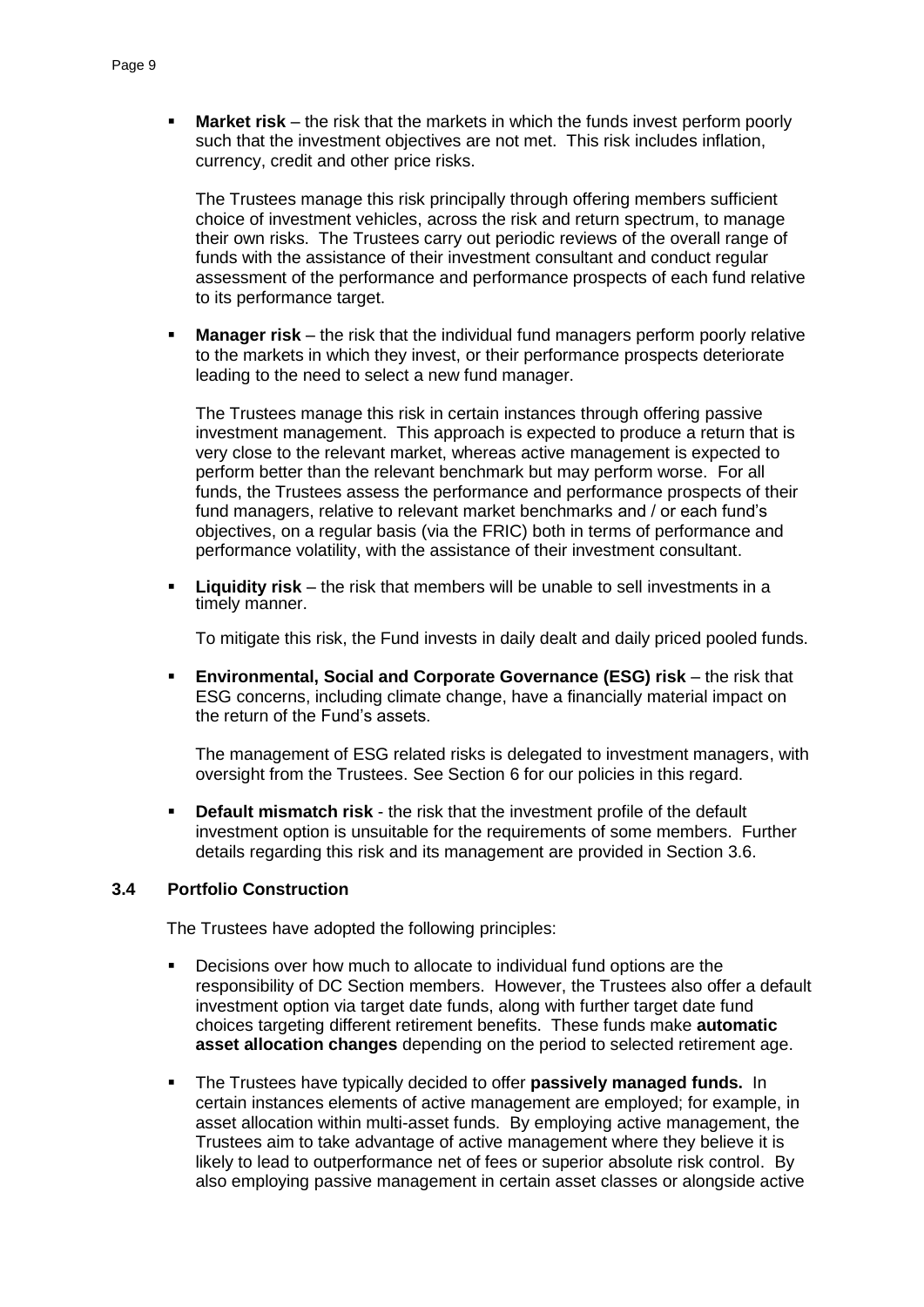management in a single fund, the aim is to seek to control overall manager risk and to manage overall fee levels.

### **3.5 Investment Strategy**

Each member is free to choose their own investment strategy in accordance with their individual objectives, through appropriate selection of the funds made available by the Trustees for the investment of contributions.

The Trustees also offer a default investment option**.** Details are provided in the following Section.

#### **3.6 Default Investment Option**

#### *Objectives*

The aims of the default investment option, and the ways in which the Trustees seek to achieve these aims, are detailed below:

 To generate returns in excess of inflation during the growth phase of the strategy whilst managing downside risk.

The default investment option's growth phase invests in a Growth Fund which consists of equities and other growth-seeking assets. These investments are expected to provide equity-like growth over the long term with some downside protection and some protection against inflation erosion.

To provide a strategy that reduces investment risk for members as they approach retirement.

As a member's pot grows, investment risk will have a greater impact on member outcomes. Therefore, the Trustees believe that a strategy that seeks to reduce investment risk as the member approaches retirement is appropriate. Hence, eight years before their target retirement date (or normal retirement date, if no target is specified), members in the default investment option will have their holdings transferred into a target date fund ("Target Drawdown Retirement 20XY Fund", based on the expected date of retirement in year 20XY). These target date funds aim to gradually move investments from higher-risk growth-seeking assets to assets designed to target flexible withdrawal of benefits.

To provide exposure, at retirement, to assets that are broadly appropriate for an individual planning to take 25% cash at retirement (reflecting current tax free cash rules) and to use the balance to transfer to an income drawdown arrangement and withdraw their benefits over time.

By the start of the year of their expected retirement, members' accumulated savings in the default investment option will be moved to the Target Drawdown Retirement Fund, which aims to broadly match these benefits through investment of 25% of the portfolio in a mix of high quality short-term sterling denominated money market instruments and 75% in a Diversified Retirement Fund, which aims to generate income and maintain the purchasing power of members' savings until they retire from the Fund. The assets in this multi-asset fund include equities, bonds and alternative assets.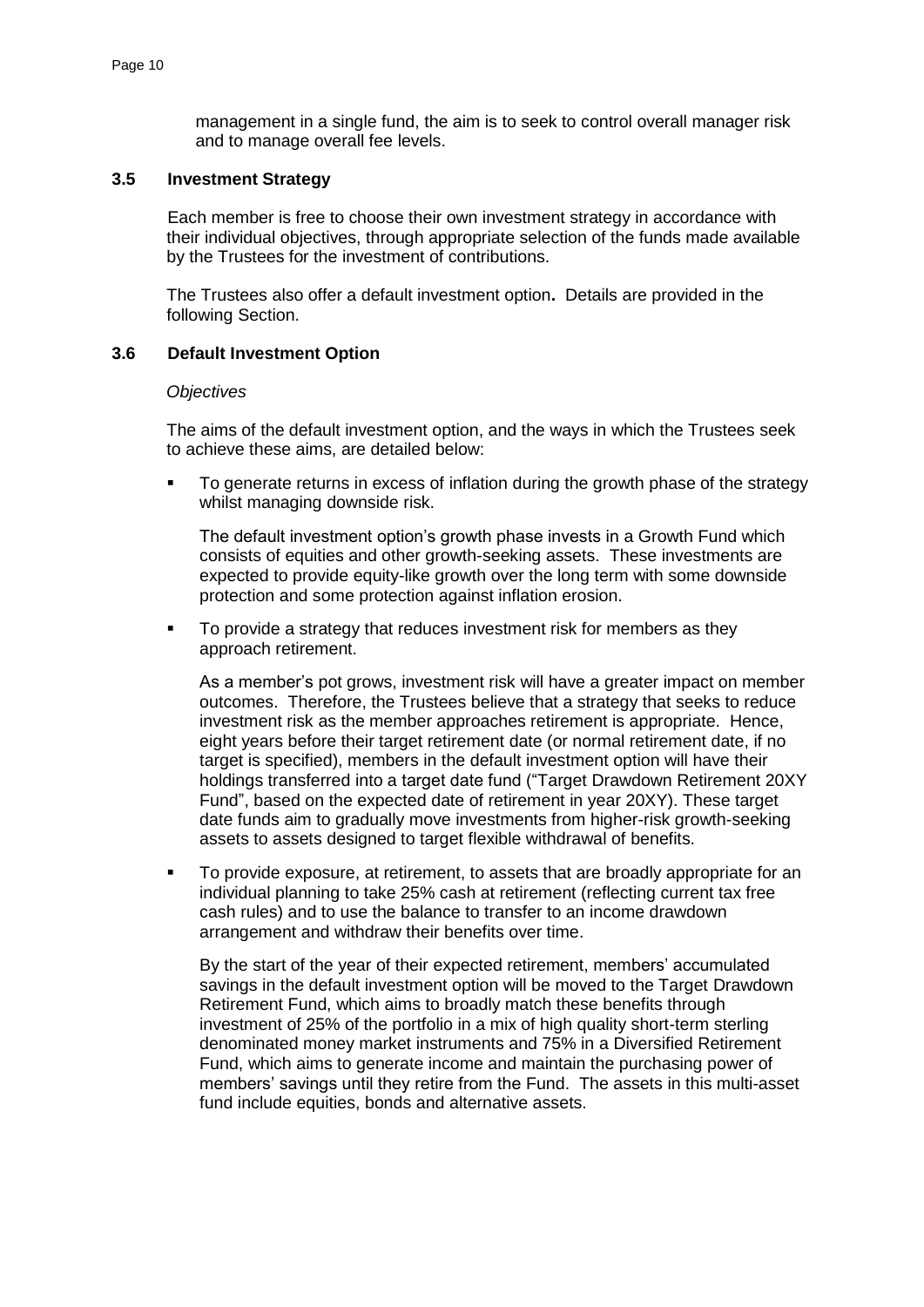*Policies in relation to the default option*

- The default option manages investment and other risks throughout a member's working lifetime via a strategic asset allocation consisting of equities, alternative asset classes, fixed income assets and cash. Risk is not considered in isolation, but in conjunction with expected investment returns and outcomes for members. In designing the default option, the Trustees have explicitly considered the tradeoff between risk and expected returns.
- Assets in the default option are invested in a manner which aims to ensure the security, quality, liquidity and profitability of a member's portfolio as a whole.
- The investment manager has responsibility for buying and selling the underlying assets. All of the pooled funds used within the Defined Contribution Section and the default option operate daily dealing cycles.
- **Assets are invested mainly on regulated markets.**
- The investment manager also has discretion to incorporate environmental, social and governance considerations in exercising their delegated responsibilities. The growth phase of the default investment strategy includes an allocation to sustainable global equities, which was incorporated in the strategy following climate risk scenario modelling. The Trustees have in place policies in relation to responsible investment which apply across the Fund. These policies are detailed in Section 6 of this Statement.

Based on the Trustees' understanding of the Defined Contribution Section's membership, an investment strategy that targets an income drawdown-focused asset allocation at retirement is considered to be broadly appropriate to meet a typical member's requirements for income in retirement. This does not mean that members have to take their benefits in this format at retirement - it merely determines the investment strategy that will be in place pre-retirement.

Members (for example, who intend to take their retirement savings through other formats) have the option of choosing their own investment strategy.

The Trustees will continue to review the default investment option, and more strategically at least triennially, or after significant changes to the membership demographic, if sooner.

The Trustees review investment performance and risk on a quarterly basis, and take professional advice as appropriate.

The Trustees believe that this strategy meets the investment objective outlined in this Statement and controls the risks identified in earlier paragraphs.

# **3.7 Expected Return**

The Trustees offer members a range of funds with different expected risk and return levels, in order to allow individuals to tailor their choices to suit their own objectives and personal circumstances. Expectations for the default investment option are detailed in Section 3.6.

### **3.8 Day-to-Day Management of the Assets**

The Trustees have chosen Aviva as their provider of investment management and administration services. As such all investment funds under the Defined Contribution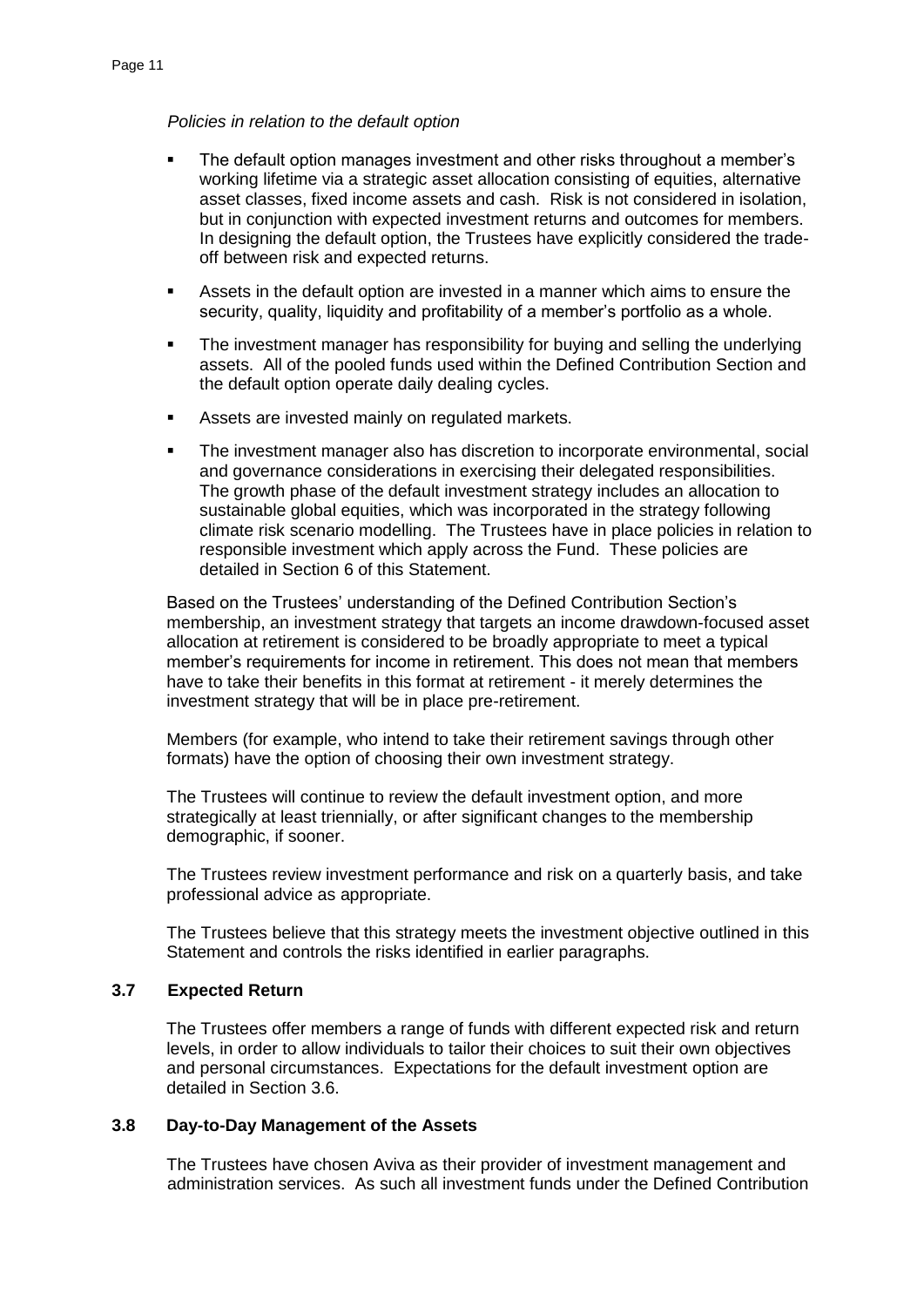Section are accessed via Aviva. The Trustees wish to give members a reasonable degree of freedom over the investment policy of their accounts. Consequently the following funds $2$  have been made available to members:

### Equity funds

- **BlackRock Aquila Connect (50:50) Global Equity Index**
- BlackRock Aquila Connect UK Equity Index
- **BlackRock Aquila Connect World ex UK Index Equity**
- BlackRock Emerging Markets Equity (Aquila C)

# Multi-asset funds

- Mercer Diversified Growth
- Mercer Growth / Balanced Risk

#### Bond funds

- **BlackRock Aquila Connect Over 15 Year Gilt Index**
- **BlackRock Aquila Connect Over 5 Year Index-Linked Gilt Index**
- BlackRock Aquila Connect Corporate Bond All Stocks Index

#### Cash fund

<u>.</u>

BlackRock Institutional Sterling Liquidity

In addition to the above funds, a series of target date funds are available to members. These funds target different retirement benefit outcomes and are available in "vintages" by retirement year, as noted in the following list:

- **Mercer Target Annuity Retirement 20XY (based on the expected date of** retirement in year 20XY).
- Mercer Target Cash Retirement 20XY (based on the expected date of retirement in year 20XY).
- Mercer Target Drawdown Retirement 20XY (based on the expected date of retirement in year 20XY).

Eight such years are available at any one time, representing vintages in the coming eight years.

At the end of the target date cycle, when a member reaches the year of their selected retirement, an "undated" fund variant of each of the three strategies is used to provide members with their "final" asset allocation.

 $2$  All fund names are preceded by "Av MyM" in member literature and on the Aviva platform (referring to "Aviva MyMoney").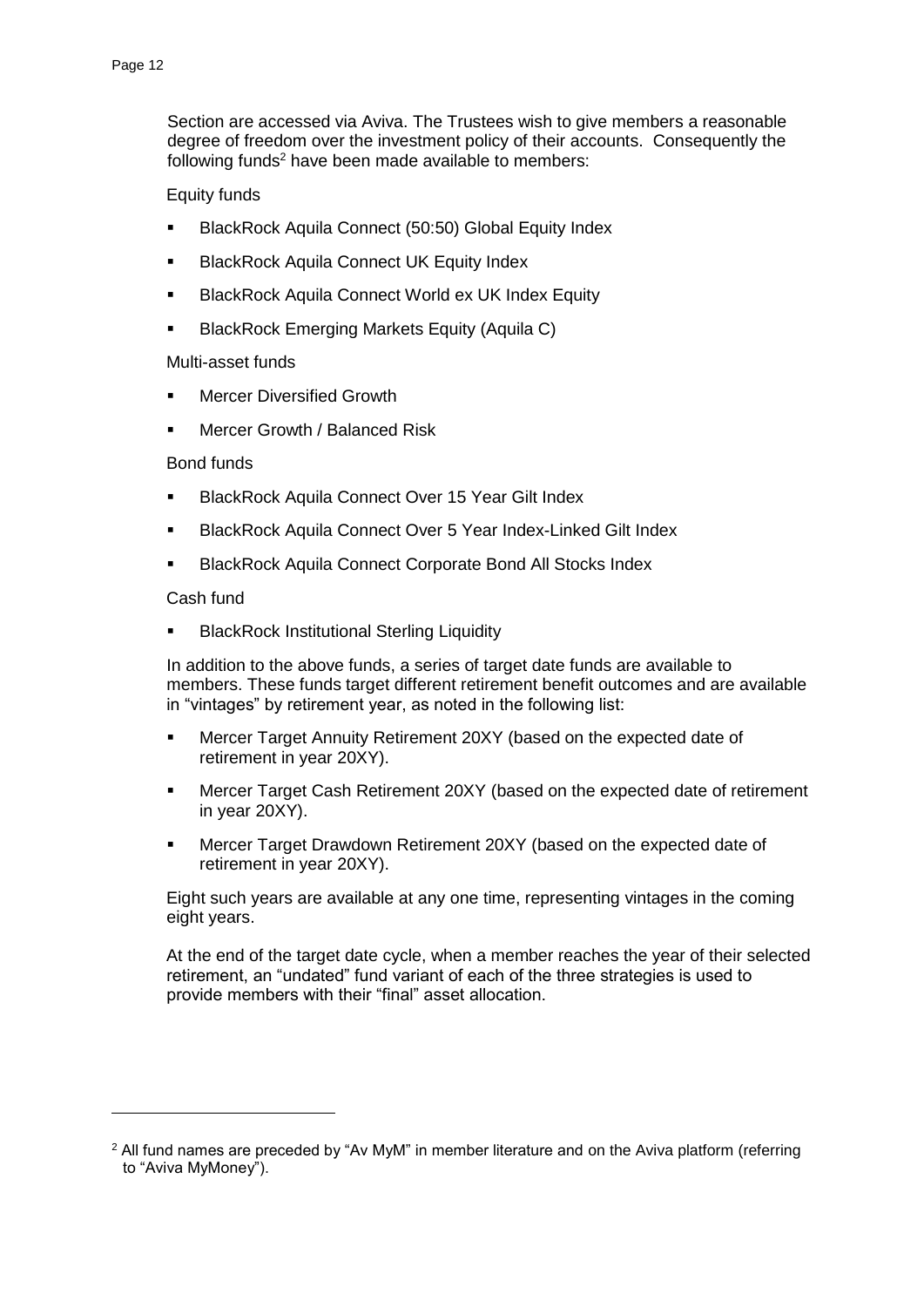# **4. Investment Manager Arrangements**

#### *Overview*

The Trustees delegate the day to day management of the assets to a number of investment managers as detailed in earlier sections of this statement.

The Fund's investment managers are appointed based on their capabilities and suitability as regards meeting the Fund's objectives. Their appointments are therefore also based on their perceived likelihood of achieving the expected return and risk characteristics required for the asset class being selected for.

The Trustees receive advice from its investment consultant in relation to forwardlooking assessments of a manager's ability to outperform over a full market cycle, for mandates where outperformance is the objective. This view will be based on the investment consultant's assessment of the manager's idea generation, portfolio construction, implementation and business management, in relation to the particular investment portfolio(s) that the Fund invests in. The consultant's manager research ratings assist with due diligence and questioning managers during presentations to the Trustees and are used in decisions around selection, retention and realisation of manager appointments.

For passively managed mandates, or those where outperformance is not the primary goal, the Trustees will seek guidance from the investment consultant in relation to their forward looking assessment of the manager's ability to achieve the stated mandate objectives.

If the investment objective for a particular investment manager's fund changes, the Trustees will review the fund appointment to ensure it remains appropriate and consistent with the Trustees' wider investment objectives.

Some appointments are actively managed and the managers are incentivised through performance targets. An appointment will be reviewed following periods of sustained underperformance or failure to meet the mandate objectives, and the Trustees have put in place quarterly monitoring to seek to manage this risk. The Trustees will review the appropriateness of using actively managed funds (on an asset class basis) periodically.

Some appointments are managed on a segregated basis: the Trustees have specified criteria in the investment manager agreements for the respective manager to be in line with the Trustees' specific investment requirements.

As the Trustees invest in pooled vehicles it is accepted that there is no ability to specify the risk profile and return targets of the manager. However, appropriate mandates are selected to align with the overall investment strategy as documented in this Statement.

#### *Investment Manager Remuneration*

The majority of investment managers are remunerated by way of a fee calculated as a percentage of assets under management. For liability hedging a fee is calculated based on the percentage of liabilities hedged. In each case, the principal incentive is for the investment manager to retain their appointment (in full), by achieving their objectives, in order to continue to receive their fee.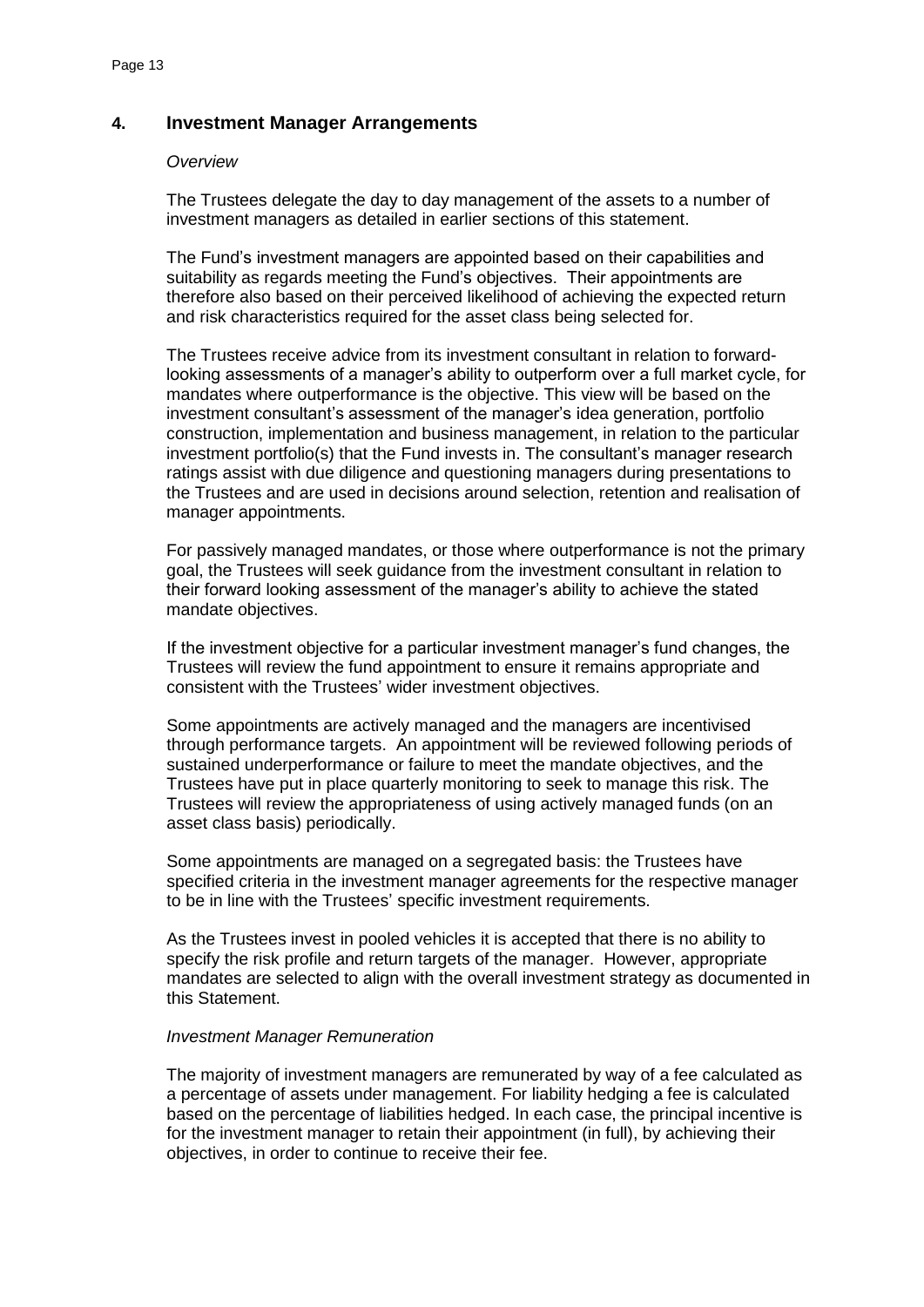The Trustees review periodically fee transparency and total expense ratio charges in respect of the Defined Benefit Section.

As part of the annual Defined Contribution Value for Money assessment, the Trustees review the fees within the Fund's Defined Contribution arrangements.

Investment managers are not remunerated based on portfolio turnover.

#### *Evaluating Investment Managers*

Investment managers are aware that their continued appointment is based on their success in delivering the objectives of the mandate for which they have been appointed to manage. If the Trustees are dissatisfied, they will look to replace the manager.

The Trustees meet with the investment managers as deemed appropriate. During such meetings the Trustees are able to review the decisions made by the managers, including investment decisions, voting history (in respect of equities) and engagement activity with investee companies, and can question such activities.

The Trustees consider the investment consultant's investment research and ESG research ratings within quarterly reporting. Through these ratings, the Trustees can assess for example how each investment manager embeds ESG into its investment process and how each manager's investment philosophy aligns with the Trustees' policies.

In respect of the Defined Contribution Section, where equity funds are held, equity managers registered with the appropriate regulator are expected to report on their adherence to the UK Stewardship Code on an annual basis. For funds managed on a delegated basis by Mercer, a review of the appointed investment managers against the UK Stewardship Code is undertaken annually and reported to the Trustees.

#### *Time horizon and Duration of Appointments*

The Trustees receive investment manager performance reports for both the Defined Benefit and the Defined Contribution Sections of the Fund on a quarterly basis, which present performance information over 3 months, 1 year and 3 year periods. The Trustees review the performance of the investments on an absolute basis and relative to defined benchmarks (over the relevant period) on a net of fees basis. The focus is long-term performance but the Trustees will put a manager "on watch" if there are short-term performance concerns.

If a manager is not meeting its performance objectives, over a sustained period of time, and after consideration of all relevant factors, the Trustees may take the decision to terminate the appointment.

The Trustees are long-term investors. Accordingly, the Trustees do not seek to change the investment arrangements on a frequent basis.

The Fund's investments in equity call options have a fixed term, and the ongoing suitability of these holdings are reviewed in line with their fixed term cycle. The other investments are in open-ended fund structures with no set end date for the arrangement.

The Trustees will retain an investment manager unless: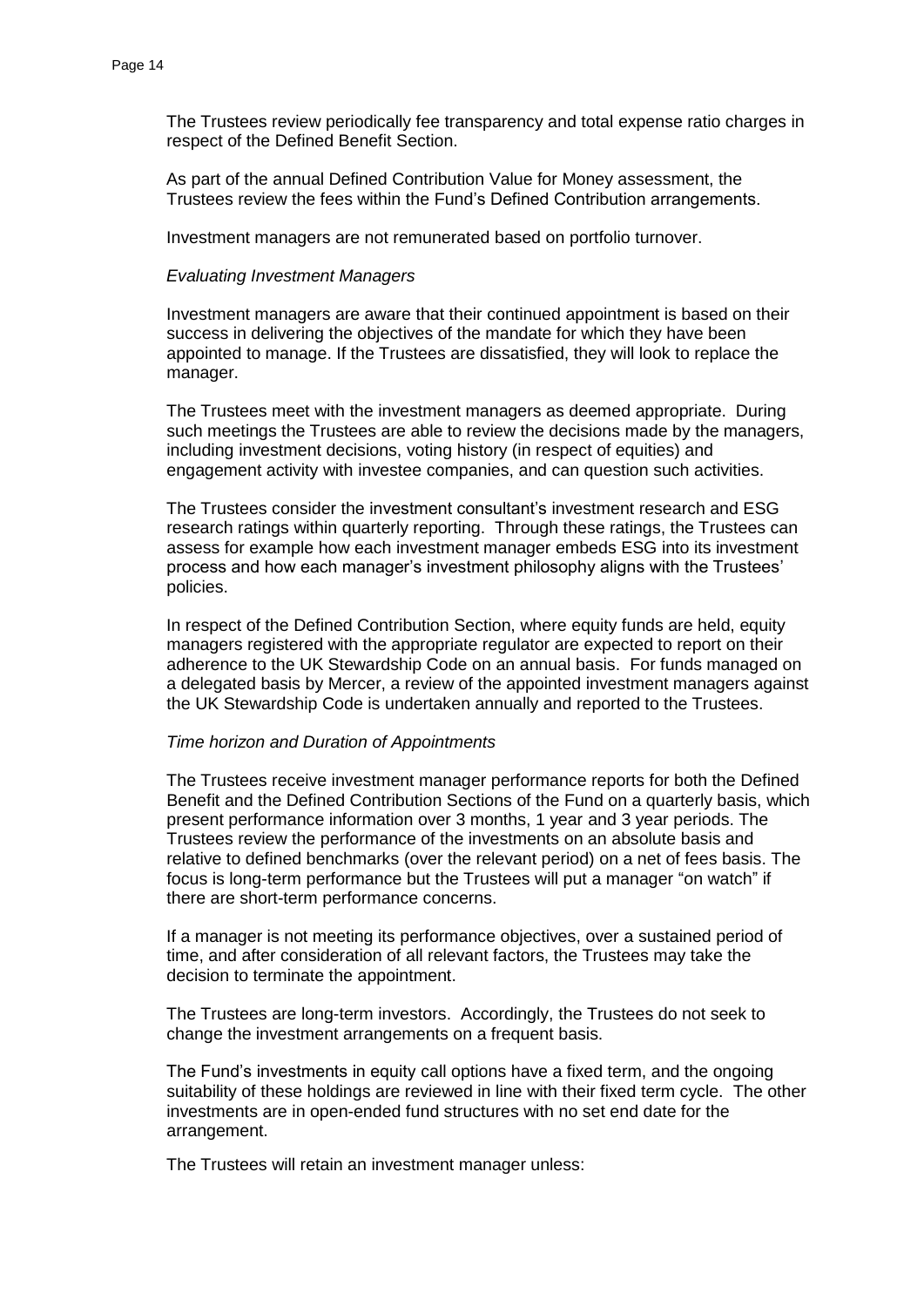- There is a strategic change to the overall strategy that no longer requires exposure to that asset class or manager; or
- The manager appointment has been reviewed and the Trustees have decided to terminate the appointment.

#### *Portfolio turnover costs*

The Trustees do not actively monitor portfolio turnover costs in respect of the Defined Benefit Section and has not set portfolio turnover targets; rather the Trustees assess performance net of the impact of the costs of such activities.

For the Defined Contribution Section, transaction costs, which include portfolio turnover costs, are monitored and assessed within the annual Value for Money assessment. The Trustees have not set portfolio turnover targets; again the Trustees instead assess investment performance net of the impact of the costs of such activities.

# **5. Additional Voluntary Contributions (AVCs)**

Members of the Fund have the opportunity to pay AVCs, which are invested and used to increase pension benefits at retirement, or in the event of death. The Trustees establish the arrangements under which these contributions are invested.

The Trustees have a legacy policy with Prudential, a provider of investment management and administration services. The Prudential arrangements were offered to Defined Benefit Section members only. With effect from 1 April 2021 no new contributions are permitted to be paid to Prudential (members affected were notified of this closure to new contributions). The legacy range of funds available through the Prudential policy are as follows:

- Prudential Cash Accumulation With-Profits Fund
- Prudential Discretionary Fund
- **Prudential UK Equity Passive Fund**
- **Prudential Retirement Protection Fund**
- **Prudential Deposit Fund**

For members of the Defined Contribution Section, AVCs can be invested in the fund range available through Aviva as detailed earlier in this statement. The Defined Benefit Section of the Fund is closed to further accrual of benefits.

# **6. Environmental, social and governance (ESG) considerations**

The Trustees believe that ESG issues may have an impact on investment risk and return outcomes, and that good stewardship can create and preserve value for companies and markets as a whole. The Trustees also recognise that long-term sustainability issues, particularly climate change, present risks and opportunities that increasingly require explicit consideration.

The Trustees accordingly consider these issues in the context of the anticipated time horizon over which the assets will be held.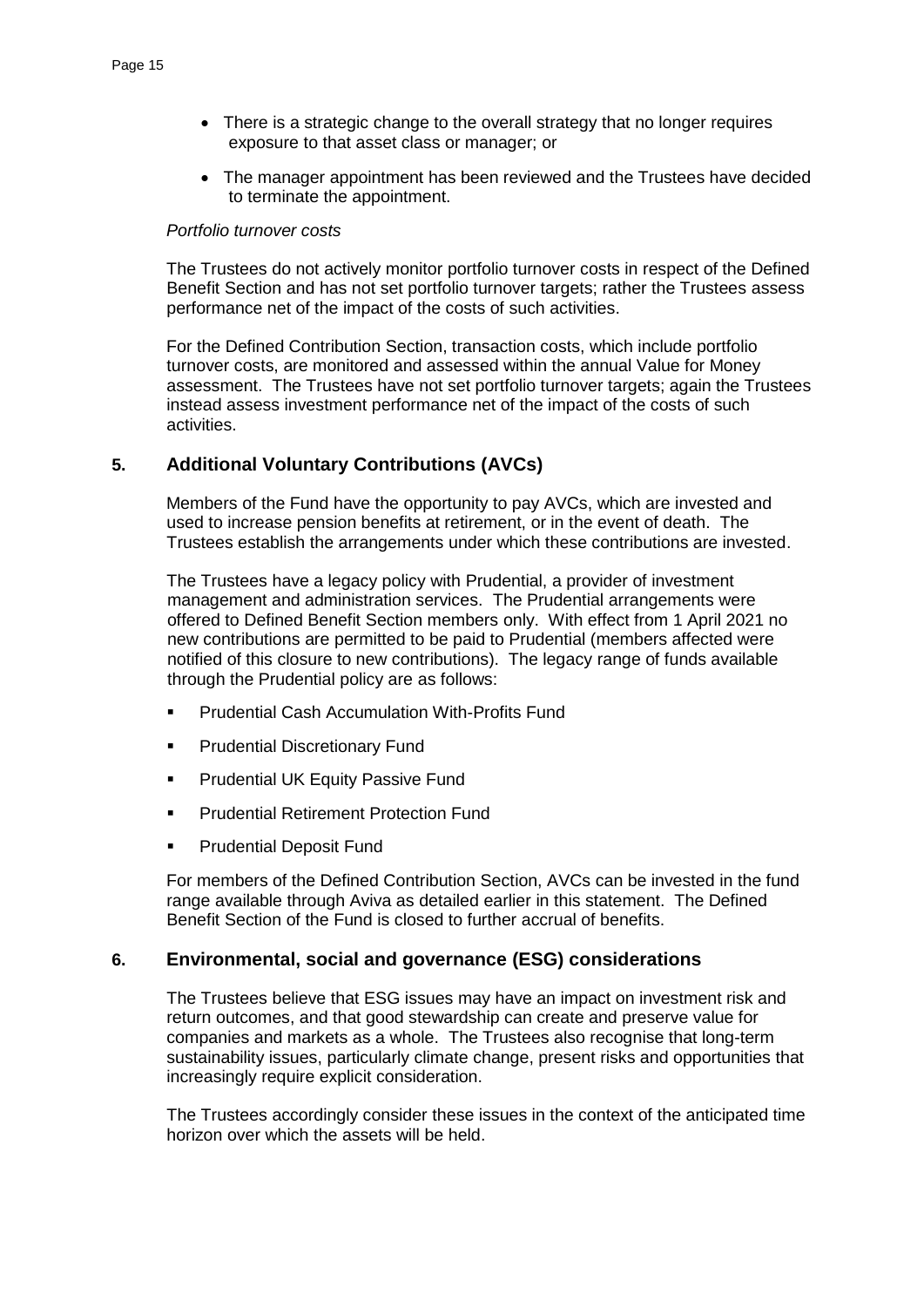The Trustees do not directly manage the Fund's investments, and the investment managers have full discretion to buy and sell investments within the various portfolios, within the guidelines of their mandates. ESG considerations are however taken into account in the selection, retention and realisation of investments in the following ways:

- The Trustees consider the ESG research ratings published by our investment advisers, Mercer, when monitoring the Fund's investment managers' capabilities. These ratings are also considered as part of any new selection of investment funds.
- In meetings with the Fund's investment managers, where relevant, ESG issues are discussed and the manager is expected to discuss voting and engagement activities carried out on behalf of the Trustees for mandates where this is appropriate.
- Whilst members' views are not currently explicitly taken into account in the selection, retention and realisation of investments, the Trustees welcome views from members. Members have a variety of methods by which they can make views known to the Trustees. This position is reviewed periodically.

Specific policies in relation to Defined Benefit and Defined Contribution Sections are set out below.

# *Defined Benefit Section*

The Trustees have given the investment managers full discretion when evaluating ESG issues, including climate change considerations. In addition, they have delegated to them engagement with companies and exercising voting rights and stewardship obligations relating to the Fund's investments taking account their own corporate governance policies and current best practice, including the UK Corporate Governance Code and the UK Stewardship Code.

The Trustees encourage their managers who are regulated in the UK to comply with the UK Stewardship Code.

The Trustees consider, amongst other factors, how ESG, climate change and stewardship is integrated within investment processes in appointing, monitoring, retaining and withdrawing from investment managers. The relative importance of these factors compared to other factors will depend on the asset class being considered.

In the case of active managers, where the manager believes that these issues will impact on performance or risk, the manager will be expected to take them into account in their decision making, consistent with the long term financial best interest of the Fund.

#### *Defined Contribution Section*

The Trustees have delegated day to day management of the majority (though not all) of the assets of the Defined Contribution Section to Mercer who in turn delegates responsibility for the investment of the assets to a range of underlying investment managers.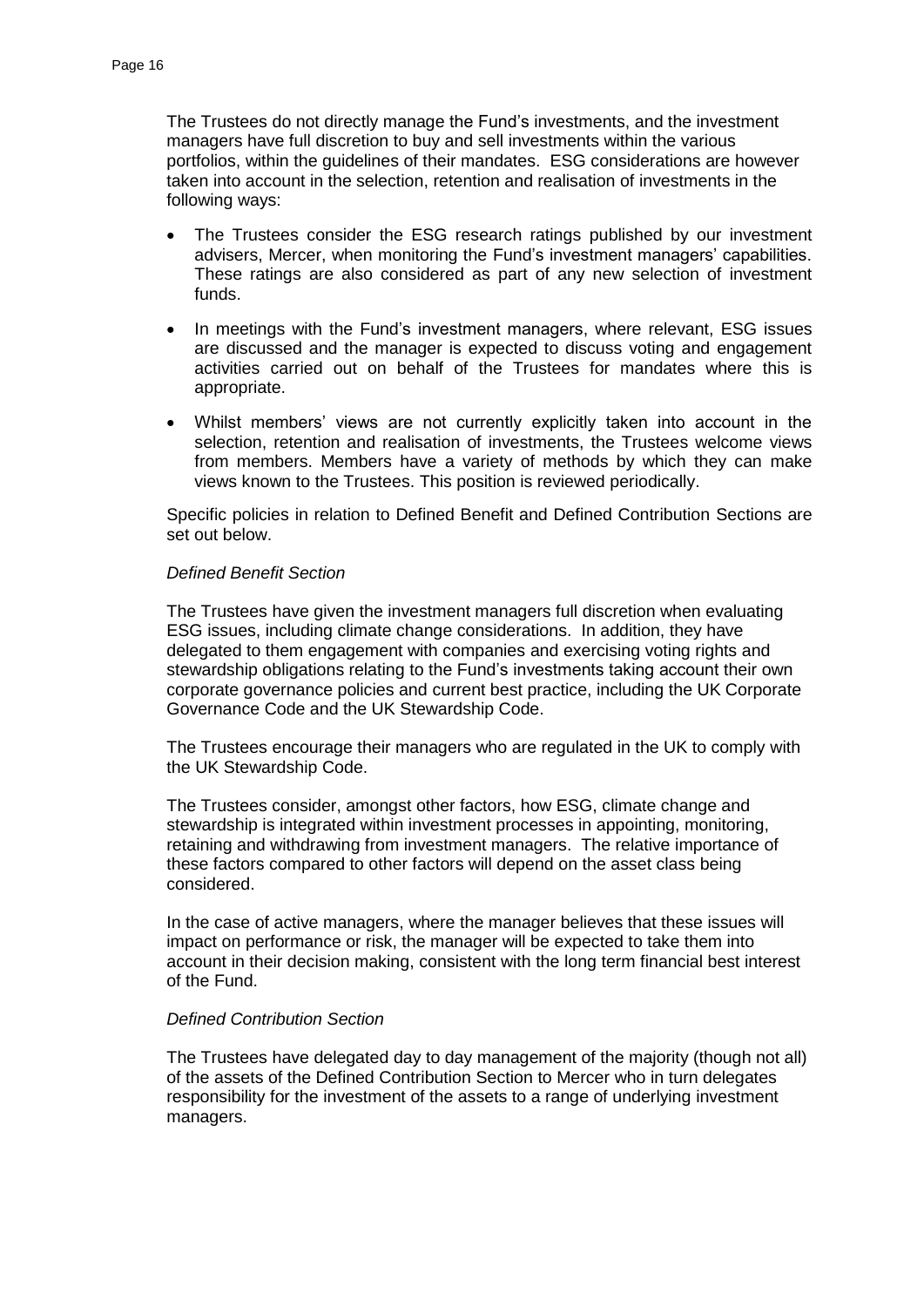Mercer has in place a Sustainable Investment Policy which the Trustees have considered and adopted as part of the delegation of investment management. This Policy encompasses:

- A commitment to appoint only underlying investment strategies at or above an agreed ESG ratings level.
- Taking a broader and longer-term perspective on risk, including identifying sustainability themes and trends for risk management and new opportunity allocations within the funds, where appropriate within the risk / return and asset allocation guidelines of the relevant funds.
- Recognition that climate change is a systemic risk given the transition to a lowcarbon economy and the potential physical impact risks; actions in this respect will be taken in line with the Task Force on Climate-related Financial Disclosures (TCFD) recommendations.
- Stewardship monitoring on investment manager voting and engagement activity, and monitoring of adherence to the UK Stewardship Code.
- Controversial and nuclear weapons have been excluded from Mercer fund solutions.

For the Defined Contribution investments, including funds where management is not delegated to Mercer, the underlying investment managers are expected to evaluate ESG factors (including climate change considerations) where practical within the terms of their mandate and to exercise voting rights and stewardship obligations attached to the investments in accordance with their own corporate governance policies and current best practice (including the UK Corporate Governance Code and UK Stewardship Code).

For delegated investment funds, Mercer is expected to provide reporting to the Trustees on a regular basis, at least annually, on ESG integration progresses, stewardship monitoring results, and climate-related metrics such as carbon footprinting for equities and/or climate scenario analysis for diversified portfolios.

# **7. Non-Financial Matters**

Members views on "non-financial matters" (where non-financial matters" includes members' ethical views separate from financial considerations such as financially material ESG issues) are not explicitly taken into account in the selection, retention and realisation of investments. The Trustees would review this policy in response to significant member demand.

# **8. Advisors and Other Relevant Parties**

# **8.1 Custodian**

The role of a custodian is to ensure the safe keeping of the assets and facilitate all transactions entered into by the appointed investment managers. The Trustees are not responsible for the appointment of the custodian of the assets contained within the various pooled fund investments. Custody of Insight assets is provided by JP Morgan.